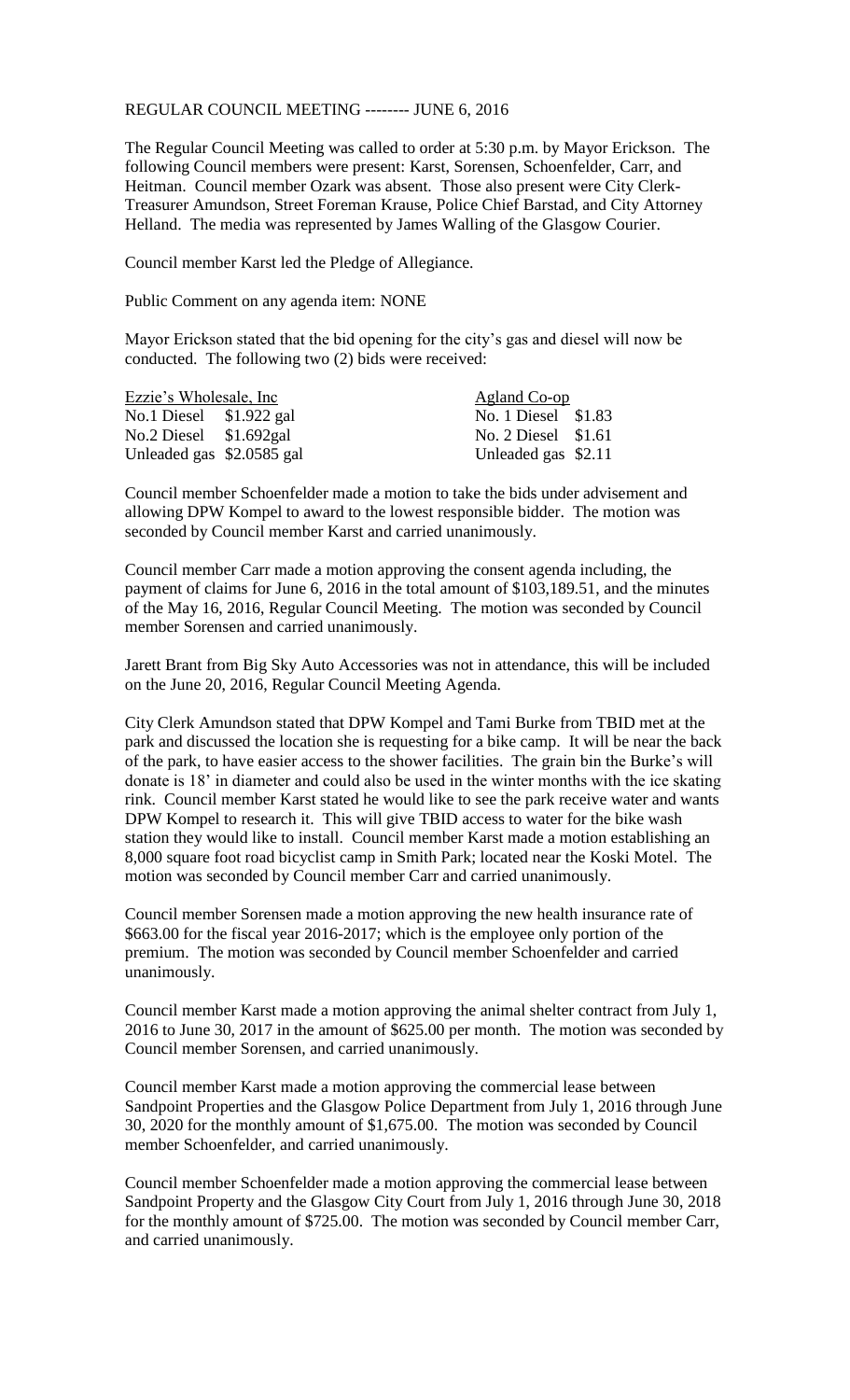Council member Carr made a motion approving the commercial sublease between the City of Glasgow and Mental Health America of Montana from July 1, 2016 through June 30, 2018 for a monthly amount of \$350.00. The motion was seconded by Council member Schoenfelder, and carried unanimously.

The approval of the Mutual Consent Agreement between the City of Glasgow and Valley County for County Attorney services in the amount of \$32,000.00 for fiscal year 2016- 2017 has been deferred to the June 20, 2016, regular council meeting. Mayor Erickson and Council members Ozark and Carr will meet with the County Commissioners to discuss the agreement and see if the price can be negotiated.

Mayor Erickson introduced and offered for adoption **Resolution No. 2008** – A Resolution Authorizing and Directing the Director of Public Works to Place Traffic Control Devices at the Intersection of  $2<sup>nd</sup>$  Avenue South and  $5<sup>th</sup>$  Street South and the Intersection of  $2<sup>nd</sup>$  Avenue South and  $6<sup>th</sup>$  Street South. Council member Schoenfelder moved for the adoption of **Resolution No. 2008**. The motion was seconded by Council member Carr. There was discussion on the placement of the bus stop on the corner next to Soma-Dis Deli. There was concern that the handicap parking spot was moved, so the bus stop could be located on the corner. Mayor Erickson explained that this is a trial to see if these locations will be sufficient for Valley County Transit. If they become an issue, the city can have them relocated. Council members Sorensen, Heitman, Schoenfelder, and Carr voted for **Resolution No. 2008**; Council member Karst voted against; **Resolution No. 2008** was adopted.

Mayor Erickson introduced and offered for adoption **Resolution No. 2015** – A Resolution Establishing Budgetary Authority in the Drug Court Fund for the Receipt and Expenditure of Monies Received from the City of Glasgow and Valley County. Council member Karst moved for the adoption of **Resolution No. 2015**. The motion was seconded by Council member Schoenfelder; whereby **Resolution No. 2015** was unanimously adopted.

Mayor Erickson introduced and offered for adoption **Resolution No. 2016** – A Resolution Establishing Budgetary Authority in the Drug Court Fund for the Receipt and Expenditure of Monies Received from Participant Fees. Council member Sorensen moved for the adoption of **Resolution No. 2016**. The motion was seconded by Council member Karst; whereby **Resolution No. 2016** was unanimously adopted.

City Clerk Amundson explained to the council about paying off the 1997 SRF Sewer Fund loan. The payoff amount is \$100,625.00. There is enough money in the reserve fund and sinking fund to cover this amount on move \$32,215.00 into the replacement and depreciation account. The monthly amount of \$6,430.00 that is currently transferred into the sinking fund can be allocated to be transferred into the replacement and depreciation account. She also explained that she had contacted DNRC to make sure there would be no pre-payment penalties before bringing it in front of city council for their approval. Council member Sorensen made a motion approving the payoff of the 1997 SRF loan in the amount of \$100,625.00. The motion was seconded by Council member Schoenfelder, and carried unanimously.

City Clerk Amundson reviewed the Letter of Conditions with the council. She also mentioned if the council decided to move forward with the project now, construction costs will be lower than if proceeding a few years down the road. User rates can stay lower without a large increase. Council member Schoenfelder made a motion accepting the Letter of Conditions (LOC) received from USDA Rural Development for the City of Glasgow's Water System Improvement Project dated May 19, 2016 and authorized Mayor Erickson to sign all documents pertaining to the LOC. The motion was seconded by Council member Sorensen, and carried unanimously.

Council member Karst made a motion approving the hiring of Dorsey & Whitney as bond counsel for the water system improvements project between the approximate amount of \$18,000.00 and \$22,500.00. The motion was seconded by Council member Carr. It was acknowledged that the cost of bond counsel will be covered under funding from USDA Rural Development. Motion carried.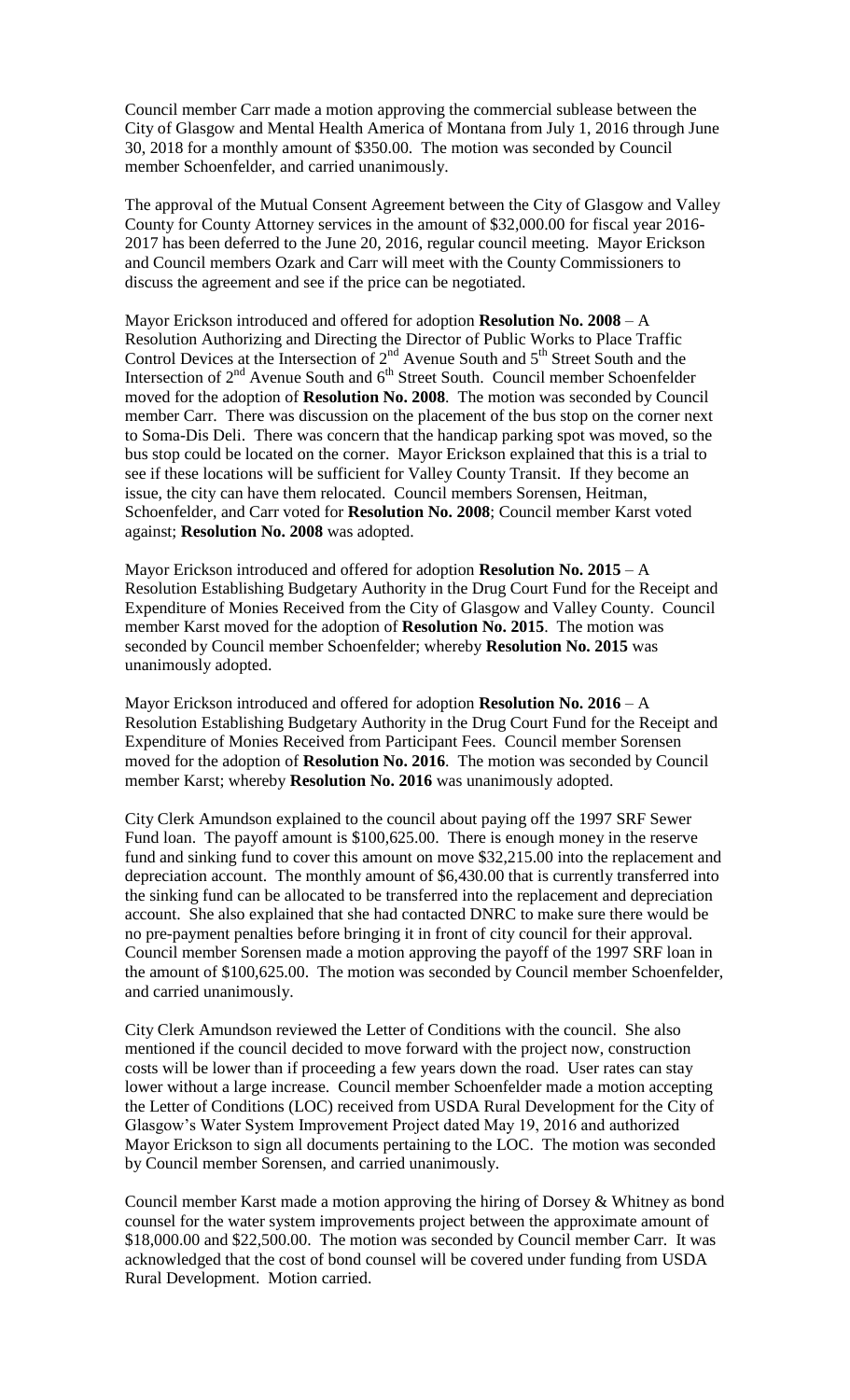Council member Karst recapped the work session minutes that were included in the packet. There were a few items that were not discussed at that session, such as a second year wage increase for the union, and the requested graduated pay scale. The council decided to meet again on Monday June  $13<sup>th</sup>$  at 6:00 p.m. following the water committee meeting. The recommendation on wages from the work session, the employee longevity schedule, and the approval to send a response letter to the union and an initial offer to the police department will be deferred until the June 20, 2016 council meeting.

## Old Business:

-Levee Safety Committee Report – Mayor Erickson mentioned Larry Mires has drafted a letter for the committee to review to be sent to the legislators to ask for their help with the Levee.

- Update on GNDC noncompetitive grant – City Clerk Amundson stated there need to be a change to the Certifying Officer on the grant and a resolution will be presented at the next council meeting.

-Renovations on the T-33 Airplane – No Report

-Valley Court Apartments Acquisition Update – There is an issue that has arose on the \$20,000.00 that is supposed to be allocated to Northern Heights. Rural Development is requesting that amount be broke down even further instead of just in maintenance payroll and expenses. City Clerk Amundson has received the underwriting template for her and CHMS to review.

Committee Reports: A personnel committee meeting has been set for June 9, 2016 to review the updates for the city's personnel policy manual. A water committee meeting has been set for Monday June 13, 2016 at 5:30 p.m. There is no report for Cemetery. The Grant meeting minutes were included in the council packets and an Ordinance Committee meeting is scheduled for June  $15<sup>th</sup>$  at 5:30.

## Department Head Reports:

Council member Sorensen stated that DPW Kompel needs to meet with Library Director Haddix to address the water seepage into the building.

City Clerk Amundson stated that MMIA will be hosting a regional training on August  $23^{rd}$  for those who would like to attend. JSEC will be hosting a wage an hour seminar on June 23<sup>rd</sup> if anyone is interested. "Wish List" budget forms have been given to the department heads and asked to be returned by July 1. Budget meetings will start sometime after that.

City Attorney Helland mentioned there is an issue with the Interstate Engineering Contract and it has been reviewed by MMIA. Mayor Erickson will follow up with DPW Kompel to find out the status.

Street Foreman Krause stated that the painting of curbs and crosswalks is completed and will be freshened up in the fall. They worked with Century Construction to prep  $5<sup>th</sup>$  Street North for the paving project.

Police Chief Barstad mentioned that his department will start on the weedy lots and JR is working on fixing a few of their cars.

Council member Karst said the Recreation Department is having their summer program sign ups today, there have been a few issues with the swimming pool to get it up and running and it will be opening on June  $13<sup>th</sup>$ .

The council decided to tour the new cardio room after next council meeting.

Public Comment: NONE